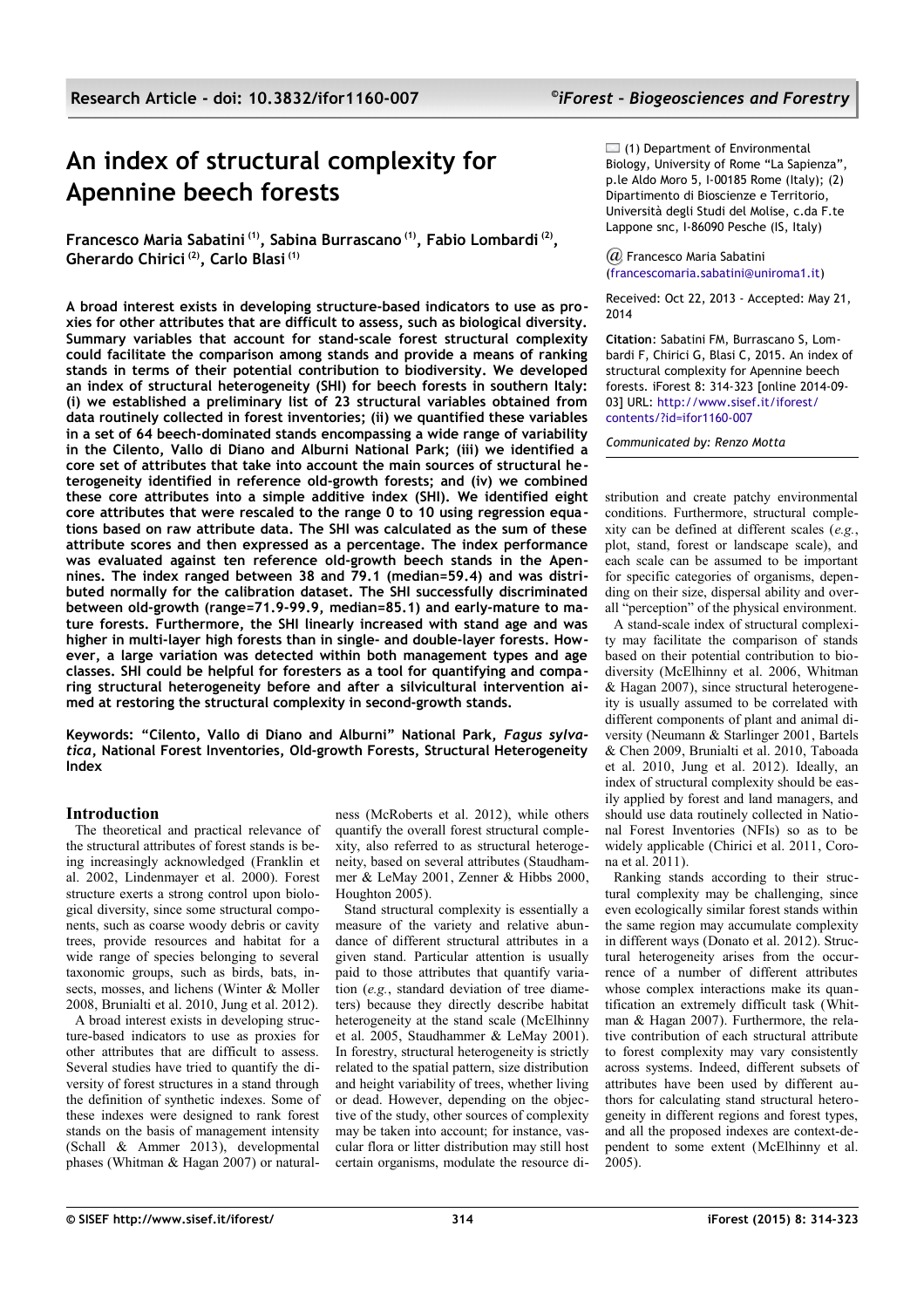

<span id="page-1-0"></span>**Fig. 1** - Distribution of forests in the *Cilento, Vallo di Diano and Alburni* National Park. Forests (light gray), beech forests (dark gray) and location of the sampling units within the beech forests (white triangles) are shown.

Recently, McElhinny et al. (2006) proposed an objective and quantitative methodology for constructing an index of structural complexity that identifies key structures to take into account in a specific context. They first established a comprehensive suite of stand structural attributes. These attributes were then measured in a set of stands representing the range of conditions occurring in a given region. From the analysis of these data, they finally identified a core set of attributes that were subsequently combined into a simple additive index, in which attributes were scored according to their overall regional variability (McElhinny et al. 2006).

Here, we applied this methodology to develop a stand-scale index of structural heterogeneity for Apennine beech forests. To identify the suite of attributes to include in this index of structural heterogeneity, we first explicitly defined the main sources of structural complexity commonly reported for beech natural forests in Italy and southern Europe. We considered old-growth condition as the reference state, given that late successional forests, especially old-growth stands, are known to have a high horizontal

and vertical structural diversification (Piovesan et al. 2005, Bianchi et al. 2011, Calamini et al. 2011, Motta et al. 2011, Travaglini et al. 2012, Rugani et al. 2013, Sabatini et al. 2010, 2014).

The aim of our study was thus: (i) to develop an index of structural heterogeneity for southern Apennine beech forests; (ii) to test whether different age classes and forest management types were characterized by different levels of structural heterogeneity; (iii) to compare levels of structural heterogeneity among some well-studied reference oldgrowth beech stands in the Apennines and forest stands that do not display old-growth attributes.

We hypothesized that, with the exception of recently established stands, which were not considered in this work, stand structural heterogeneity increases with forest age, and differs according to the management type, with double- or multi-layered uneven-aged stands having significantly higher structural heterogeneity values than even-aged singlelayered stands. We also expected old-growth to be more heterogeneous than other earlymature to mature forest stands.

## **Materials and Methods**

## *Study area and data collection*

Data were collected in forest stands dominated by beech (*Fagus sylvatica*) in the *Cilento, Vallo di Diano and Alburni* National Park (hereafter referred to as Cilento National Park), southern Italy [\(Fig. 1\)](#page-1-0). We limited our analysis to beech forests since they account for almost 10% of the Italian forests (more than 1 million ha, Gasparini & Tabacchi 2011) and encompass 21.7% of the Cilento National Park. Furthermore, most of the remnant old-growth stands in southern Europe are dominated by beech. This has led to a body of knowledge being accumulated in recent years about the structure and variability of this forest type under natural dynamics (Bianchi et al. 2011, Motta et al. 2011, Travaglini et al. 2012, Rugani et al. 2013, Sabatini et al. 2014).

Sampling units were identified based on an aligned systematic design, overlaying a 500 m grid on the beech forest distribution map. Plots were selected with the help of the Park planning records and photo-interpretation of digital aerial photographs (Flight IT2000, nominal resolution 1 m), with a nominal scale of 1:25.000. We excluded areas whose structural heterogeneity could derive from recent harvesting, *i.e.*, by the creation of stumps and the co-occurrence of remnant trees (or standards) and very young trees. We focused on early-mature to mature forests where structural heterogeneity is likely due to natural forest dynamics (tree senescence and death, establishment of natural regeneration and gap dynamics, etc).

Overall, 64 sampling units across 12 forest areas were selected, encompassing an area of about  $137 \text{ km}^2$  [\(Fig. 1\)](#page-1-0). These included stands diversely managed, ranging from coppices with different standard densities, to even- and uneven-aged high forests. Some of the stands showed old-growth features, such as large old trees, logs and snags.

A circular plot of 20-m radius  $(1256 \text{ m}^2)$ was established in each unit. Living trees in each plot were calipered in concentric circular areas with a radius of 4, 13 and 20 m, with thresholds of minimum diameter at breast height (DBH) of 2.5, 10 and 50 cm, respectively. Height was measured using a Haglof Vertex on one out of ten sampled trees, chosen randomly. For the remaining trees, the height was estimated with a traditional H=f(DBH) model calculated on the basis of the trees whose height was measured. In the intermediate circular area (13 m radius), the length and diameter of all the lying deadwood components (with a minimum diameter  $\geq 10$  cm) were measured, as well as their decay level according to Hunter (1990). The age of each stand was estimated in the field by expert opinion on the basis of evidence of past disturbance or harvest, as well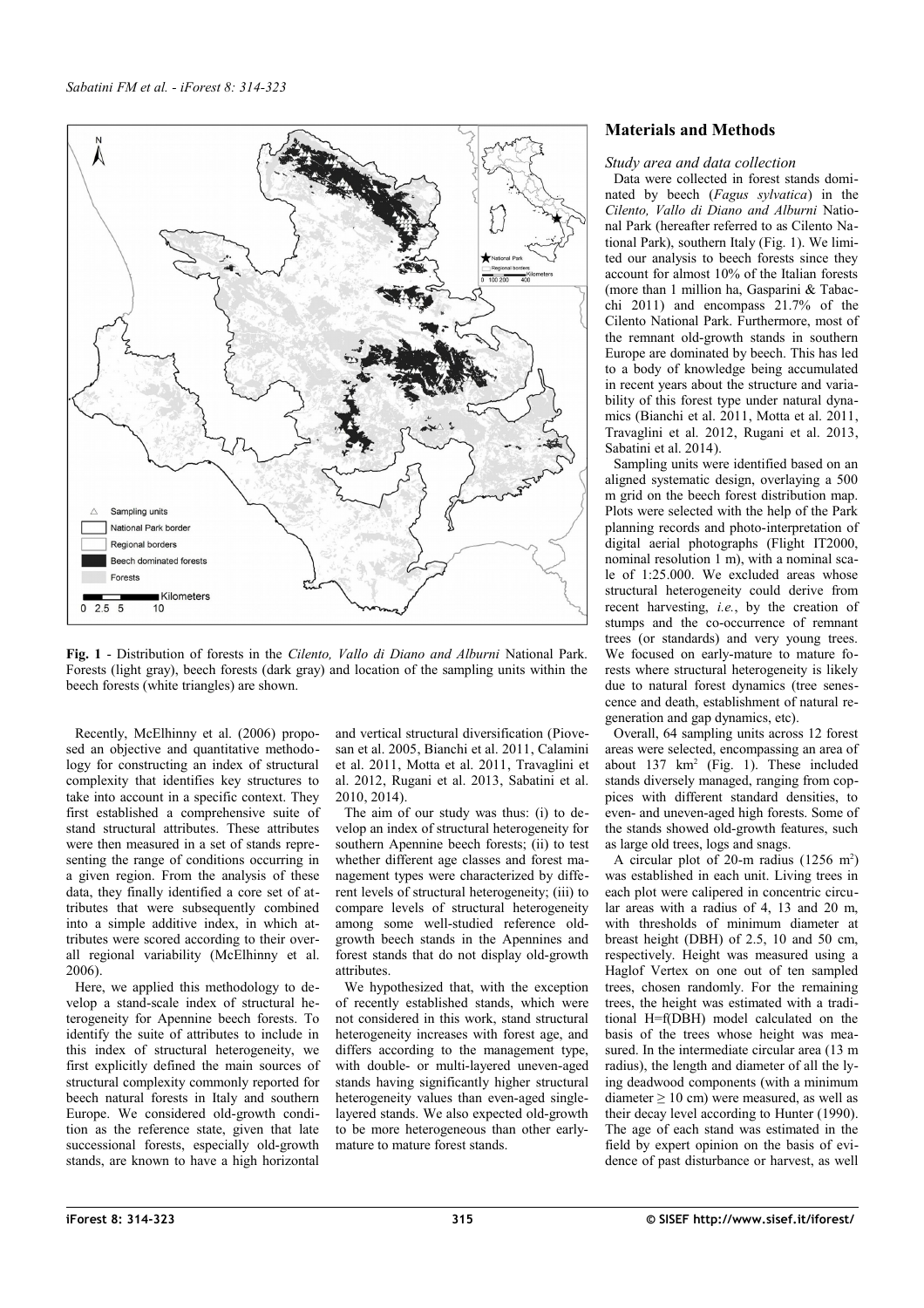as on the mean size of canopy trees. Age was assigned to one out of six broad classes (1: < 50 yrs; 2: 50-80; 3: 80-100; 4: 100-120; 5: 120-140; and  $6:$  > 140 yrs old). Stands were classified according to their management type and structure in the following groups: single-, double-, and multi-layer high forests, and coppices. The distribution of estimated ages across forest types is reported in Fig. S4 [\(Appendix 4\)](#page-9-3). For a more detailed description of the forest structure data collection and preliminary analysis, see Blasi et al. (2010) and Burrascano et al. (2011).

As an additional dataset, we selected 10 beech-dominated stands in central Italy with old-growth features (such as high density of large living trees, high amount of deadwood, uneven-aged structure), whose high structural heterogeneity was previously reported in several studies (Piovesan et al. 2005, Burrascano et al. 2008, Lombardi et al. 2010, Sabatini et al. 2010, 2014, Calamini et al. 2011, Travaglini et al. 2012). Information on location, climate, underlying bedrock and time since last disturbance of these stands is provided in Tab. S1 and Fig. S1.1 [\(Appen-](#page-9-2) $\overline{div}$  1).

Living trees and deadwood were sampled within a 1 ha plot in all the study sites except two (Cozzo Ferriero, 0.16 ha; Fosso Cecita, 0.45 ha), in which plot size was reduced because of the very steep slopes. The position, species, DBH (minimum threshold of 3 cm) and height of every tree in the plot were recorded, as well as the position, diameter and length (or height) of standing dead trees, downed dead trees, snags and stumps. Deadwood pieces were sampled if they met the following requirements: minimum diameter > 5 cm, more than half the base of their thicker end lying within the plot, length  $> 1$ m. Further details are reported by Lombardi et al. (2010) and Calamini et al. (2011).

#### *Selection of structural variables to be included in the Index*

An index of structural heterogeneity was built according to the methodology proposed by McElhinny et al. (2006). This four-stage approach starts from (i) the definition of a comprehensive suite of structural attributes that are (ii) then sampled and analyzed in order to (iii) identify a core set of attributes and (iv) combine them into an index.

We compiled a preliminary list of 23 structural variables that may easily be derived from routinely collected data in forest monitoring programmes and NFIs (Chirici et al. 2011). This list comprised: (1) basal area; (2) growing stock; (3) number of DBH classes; (4) DBH diversity (calculated using the Gini-Simpson Index); (5) DBH range;  $(6)$  number of living trees with DBH $>40$ cm; (7) tree species richness; (8) quadratic mean DBH; (9) living stem density; (10) height; (11) height standard deviation; (12) snags volume; (13) standing dead trees volume; (14) Total standing deadwood volume; (15) density of standing deadwood (both snags and standing dead trees); (16) basal area of standing deadwood (both snags and standing dead trees); (17) stumps volume; (18) lying coarse woody debris volume; (19) the logarithm of the sum of the lengths of lying coarse woody debris pieces (hereafter referred to as "total log length"); (20) total deadwood volume; (21) ratio between deadwood and living wood volumes; (22) number of decay classes occurring in the plot; (23) coarse woody debris index (CWDI, see [Appendix 2](#page-9-1) for calculation according to Mc-Elhinny et al. 2006).

To define the suite of attributes to be considered in the final core set of attributes, we first listed the main sources of structural complexity occurring in beech natural forests, as reported in recent literature on oldgrowth forests in southern Europe (Piovesan et al. 2005, Bianchi et al. 2011, Calamini et al. 2011, Motta et al. 2011, Travaglini et al. 2012, Lombardi et al. 2012, Rugani et al. 2013, Sabatini et al. 2014). We considered above all sources of heterogeneity correlating with other desirable properties, *e.g.*, plant and fungi biodiversity, faunal habitat availability and carbon stocking (Houghton 2005, Burrascano et al. 2008, Blasi et al. 2010, Taboada et al. 2010, Hatanaka et al. 2011, Zotti et al. 2013). Eight sources of structural complexity were considered: (1) vertical heterogeneity; (2) compositional diversity; (3) uneven-agedness; (4) density of large living trees; (5) growing stock; (6) total deadwood volume; (7) deadwood decay classes; (8) standing dead trees and snags. A brief description of these elements and how they relate to other ecosystem properties are reported in [Tab. 1.](#page-3-0)

When designing an index of structural complexity, one should focus on attributes that: (i) have a low kurtosis, since a high kurtosis would indicate similar values of an attribute for several sites; (ii) may help to distinguish between categories of interest (*e.g.*, early- *versus* late-successional stands); (iii) are proxies of other variables or originally contribute to the overall structural stand complexity; (iv) are easily measurable in the field (McElhinny et al. 2006, Chirici et al. 2011).

Both logarithm and square-root transformations were applied to improve the distribution of attributes showing a high kurtosis  $(\leq 2)$ : in the selection stage, we only retained the transformation that most improved their distribution.

Since we assumed that structural complexity increases with age, early- and late-successional stands were separated choosing an age threshold of 100 years (which represents the usual harvest return interval for beech forests in the Apennines) and then compared. Differences between the two mentioned groups were tested for each structural variable by Mann-Whitney test.

Pairwise correlation between variables was calculated using the Spearman's *ρ* coefficient. To visualize the multi-correlation structure of variables and evaluate their redundancy, we performed a Principal Components Analysis (PCA) and represented it in Gabriel's plots (only the first 2 principal components, accounting for 42.3% of the total variance, are shown in [Fig. 2\)](#page-3-1).

To help in variable selection, we also estimated whether they were more or less difficult to sample and/or calculate. Variables that only need tree diameter data (*e.g.*, Gini-Simpson's diversity, basal area) were considered having a sampling efficiency higher than variables requiring the estimation of other parameters, such as tree height or deadwood debris decay class. To this purpose, variables were grouped in 3 sampling efficiency classes (1: low to 3: high). When selecting between two or more highly correlated variables to be included in the index, those with a high sampling efficiency were favored (see [Appendix 3\)](#page-9-0).

Finally, we created a core set of structural attributes that included a variable for each of the eight sources of structural complexity listed in [Tab. 1.](#page-3-0) Considering the first source of structural complexity (VH), the variable best describing this feature (height standard deviation) was included, provided that it matched the four selection criteria listed above. A similar procedure was adopted for the next sources of structural complexity until all eight sources were represented in the core set. We took tha additional care that the new variable added to the set had the lowest correlation with the variables included in the previous steps. If no variable matched all the selection criteria for a given source of complexity, variables showing low kurtosis and low correlation with those already included were favored. The eight structural variables included in the core set are listed in [Tab. 2.](#page-4-1)

#### *Construction of a Structural Heterogeneity Index (SHI)*

A score ranging from 0 to 10 was assigned to each attribute in the core set based on linear regression through quartiles [\(Tab. 3\)](#page-4-0). We first set a score of 2.5, 5, 7.5 and 10 to the quartile midpoints (corresponding to the 12.5, 37.5, 62.5 and 87.5 percentiles, respectively) of the raw attribute distribution. Then, a linear regression through quartile values was fitted to ensure that the attribute scores were evenly distributed between 0 and 10. This regression equation was used to associate a score with each observation. Regression was constrained between 0 and 10 to prevent extremely low and high values from taking scores outside the range. The maximum attribute score of 10 was attri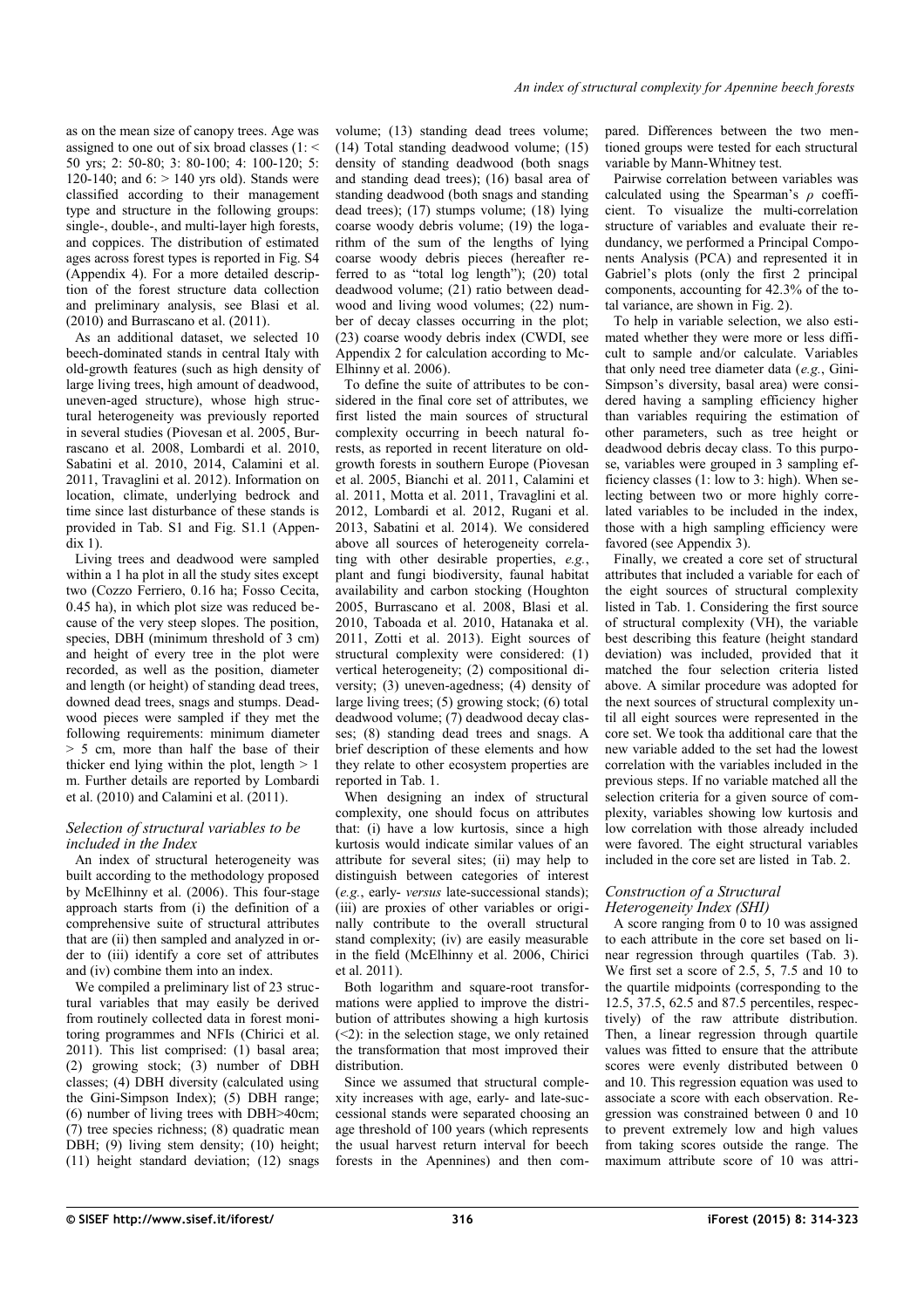<span id="page-3-0"></span>**Tab. 1** - List of the eight sources of structural heterogeneity considered in the present study and their ecological importance for forest biodiversity. This list represents the basis to select the structural attributes for constructing the SHI (Structural Heterogeneity Index).

| <b>Sources of</b>                                            |                                                                                                                                                                                                                                                                                                                                                                                                                        |                                                                                              |  |  |
|--------------------------------------------------------------|------------------------------------------------------------------------------------------------------------------------------------------------------------------------------------------------------------------------------------------------------------------------------------------------------------------------------------------------------------------------------------------------------------------------|----------------------------------------------------------------------------------------------|--|--|
| structural                                                   | <b>Description</b>                                                                                                                                                                                                                                                                                                                                                                                                     | <b>References</b>                                                                            |  |  |
| heterogeneity                                                |                                                                                                                                                                                                                                                                                                                                                                                                                        |                                                                                              |  |  |
| Vertical<br>heterogeneity<br>(VH)                            | Stands containing a variety of tree heights are likely to contain a variety of tree ages and, con-Burrascano et al. 2013, Hao<br>sequently, a high vertical and horizontal heterogeneity. Horizontal and vertical patterns of<br>trees significantly affect demographic processes, resource distribution (e.g., light), and under-LeMay 2001<br>story development.                                                     | et al. 2007, Staudhammer $\&$                                                                |  |  |
| Compositional<br>diversity (CH)                              | The presence of a mix of shade-tolerant and shade-intolerant tree species may produce a<br>multi-layered canopy. Compositionally diverse tree layers may favour herb-layer diversity,<br>since different tree species may have different light transmittance and litter quality.                                                                                                                                       | Barbier et al. 2008, Barbier<br>et al. 2009, Burrascano et al.<br>2011, Hatanaka et al. 2011 |  |  |
| Uneven-<br>agedness (UA)                                     | In forested landscapes where small to intermediate scale disturbance events are dominant, an<br>uneven-aged structure may indicate a natural development of the stand, or the application of<br>close-to-nature silvicultural practices. The variability in tree size may also be an indicator of<br>the diversity of niches occurring within a stand that could be used by a wealth of animal and<br>plant organisms. | Keeton 2006, Hatanaka et al.<br>2011                                                         |  |  |
| Density of<br>large living<br>trees $(LLT)$                  | Large living trees store a large amount of carbon and provide habitat functions for a number<br>of threatened or ecologically important forest species. These functions relate to the great va-<br>riety of niches that large trees offer, including rough bark, trunk hollows, exposed deadwood,<br>sapflows, dead branches and dead tops.                                                                            | Brunialti et al. 2010, Per-<br>siani et al. 2010, Nilsson et<br>al. 2002                     |  |  |
| Growing<br>stock (GS)                                        | Higher living above-ground biomass indicates the degree to which a stand effectively accom-<br>plishes its function of storing carbon. Owing to greater levels of biomass, old-growth stands<br>were shown to attenuate surface temperature more effectively than managed stands, hosting a<br>higher proportion of forest specialist herb-layer species                                                               | Houghton 2005, Hoover et<br>al. 2012, Norris et al. 2012                                     |  |  |
| Total dead-<br>wood volume<br>(DW-TOT)                       | Deadwood is a key ecosystem feature supporting high levels of biodiversity, for instance pro-<br>viding diverse niches for many specialized and saproxylic organisms. Such organisms include<br>those with low dispersal capabilities that need long-term availability of deadwood substrate,<br>whose absence in intensively managed stands may cause local or regional extinction of sev-<br>eral species.           | Castagneri et al. 2010, Las-<br>sauce et al. 2011, Zotti et al.<br>2013                      |  |  |
| Deadwood<br>decay classes<br>$(DW-DC)$                       | The absence of deadwood in one or several decay phases strongly indicates a break in the<br>continuity of deadwood supplies, typically due to a combination of recent harvesting and<br>deadwood removal. This may affect the continuity of nutrient supply to the forest floor, and<br>the diversity and abundance of saproxylic organisms.                                                                           | Lombardi et al. 2011, Bur-<br>rascano et al. 2008, Las-<br>sauce et al. 2011                 |  |  |
| Standing dead-<br>wood, dead<br>trees and snags<br>$(DW-ST)$ | Standing dead trees and snags may bear niches such as tree hollows, cavity strings and cracks<br>that are important for a variety of species such as breeding birds, mammals and invertebrates,<br>as well as for lichens and bryophytes.                                                                                                                                                                              | Brunialti et al. 2010,<br>Hatanaka et al. 2011                                               |  |  |



<span id="page-3-1"></span>**Fig. 2** - PCA of standardized structural variables, axes 1-2. (Green): Live trees structural variables; (Red): Deadwood-related variables; (Blue): Tree Height-related variables. (BA): Basal area; (RangeDBH): range of diameter distribution; (QMDBH): quadratic mean diameter; (LivVol): growing stock; (Ndbh): number of diameter classes; (StemDens): Stem density; (TreeRich): tree species richness. (CWD): Coarse woody debris volume; (Stumps): volume of stumps; (Snags): volume of standing dead trees broken above 1.3 m; (StDw): volume of standing dead trees; (SnagStDw): volume of standing dead trees (including snags); (NsnagsStDW): number of standing dead trees (including snags); (BASnagSt): basal area of standing dead trees (including snags); (DWtot): Deadwood (standing + CWD) total volume; (DWLivRatio): living wood/Deadwood volume ratio; (CWDI): coarse woody debris index (see [Appendix 2\)](#page-9-1); (DwlogLength): log of the sum of lengths of every coarse woody debris piece; (H): mean height; (Hsd): height standard deviation.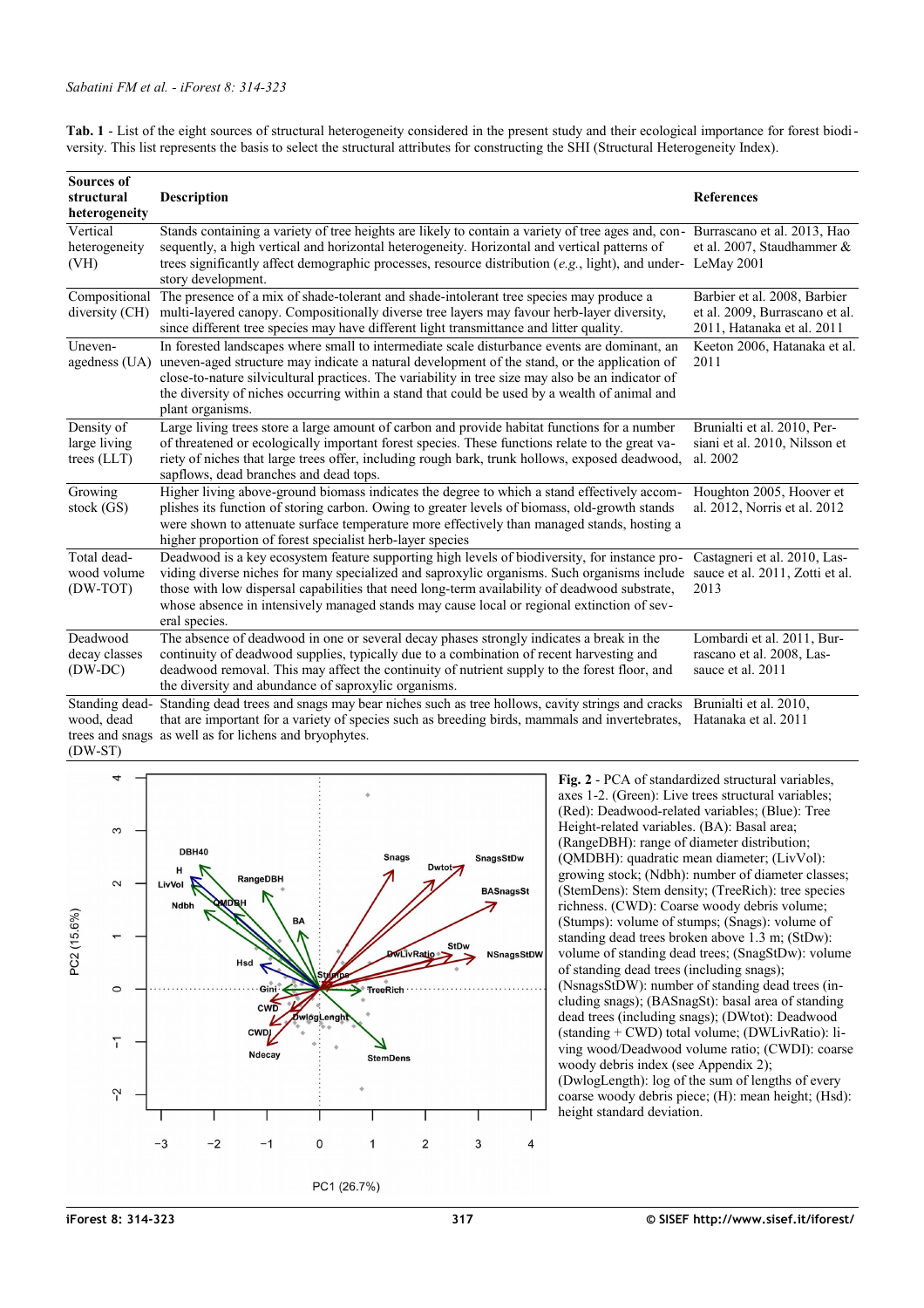<span id="page-4-1"></span>**Tab. 2** - Core set of structural variables and selection criteria. (W): Wilcoxon test (equivalent to Mann-Whitney); (Source): the source of he terogeneity indicates whether the variable could be a proxy of one of the eight features described in [Tab. 1;](#page-3-0) (VH): vertical heterogeneity; (CH): composition heterogeneity; (UA): uneven-agedness; (LLT): occurrence of large living trees; (GS): high growing stock; (DW-TOT): occurrence of a relatively high deadwood volume; (DW-DC): occurrence of deadwood in different decay classes; (DW-ST): occurrence of standing deadwood, dead trees and snags. Sampling efficiency: 1 - poor, 2 - medium, 3 - high.

| <b>Structural</b>                                | <b>Medians</b> |                                                                               |                |       |       |                                                                                                                                                                                                                               |               |                               |
|--------------------------------------------------|----------------|-------------------------------------------------------------------------------|----------------|-------|-------|-------------------------------------------------------------------------------------------------------------------------------------------------------------------------------------------------------------------------------|---------------|-------------------------------|
| indicators                                       |                | Kurtosis $\langle 100 \rangle$ yrs<br>$>100$ yrs<br>W<br>$(n=26)$<br>$(n=38)$ |                |       | Prob. | <b>Function as a surrogate</b><br>(significant $\rho > 0.5$ )                                                                                                                                                                 | <b>Source</b> | <b>Sampling</b><br>efficiency |
| Living<br>volume                                 | 0.23           | 421.17                                                                        | 524.38         | 330   | 0.025 | Basal Area $(0.53)$ ; no. DBH classes $(0.53)$ ; no.<br>trees DBH $> 40$ cm (0.68); Height (0.67)                                                                                                                             | <b>GS</b>     | 1                             |
| no. trees<br>DBH>40 cm                           | $-0.11$        | 1                                                                             | 6.5            | 186   | 0.001 | Living volume $(0.66)$ ; DBH range $(0.66)$ ; Height<br>$(0.78)$ ; Density of standing deadwood $(-0.55)$ ;<br>Basal area of standing deadwood (-0.50)                                                                        | <b>LLT</b>    | 3                             |
| Diameter<br>diversity<br>(Gini-Simpson<br>index) | $-0.81$        | 0.6                                                                           | 0.72           | 575   | 0.273 | Living stem density (-0.64); Quadratic mean<br>DBH (0.71)                                                                                                                                                                     | UA            | 2                             |
| Height stan-<br>dard deviation                   | $-0.34$        | 3.53                                                                          | 5.47           | 321   | 0.018 | $\overline{\phantom{a}}$                                                                                                                                                                                                      | VH            | $\overline{2}$                |
| CWD index                                        | $-0.99$        | 2                                                                             | $\overline{2}$ | 516.5 | 0.754 | Lying CWD Volume $(0.85)$ ; no. decay classes<br>$(0.75)$ ; Total log length $(0.86)$                                                                                                                                         | DW-DC         | $\mathbf{1}$                  |
| log (Tree<br>species rich-<br>ness)              | 0.17           | 1.1                                                                           | 0.69           | 573.5 | 0.229 |                                                                                                                                                                                                                               | <b>CH</b>     | 3                             |
| log (basal area<br>of standing<br>deadwood)      | $-0.31$        | 0.85                                                                          | 0.18           | 323.5 | 0.018 | Height $(-0.50)$ ; Snags volume $(0.68)$ ; Standing<br>dead trees volume (0.86); Total Standing dead-<br>wood $(0.98)$ ; Total deadwood $(0.73)$ ; Density of<br>standing deadwood (0.89); Dead/Living wood<br>ratio $(0.76)$ | DW-ST         | 3                             |
| sqrt (total<br>deadwood)                         | 0.04           | 4.7                                                                           | 4.63           | 526.5 | 0.662 | Standing dead trees volume (0.65); Total Stand- DW-TOT<br>ing deadwood (0.77); Density of standing dead-<br>wood (0.68); Basal area of standing deadwood<br>$(0.61)$ ; Dead/Living wood ratio $(0.96)$                        |               |                               |

buted to the 87.5 percentile. Compared with a simple scaling of values in the range -1 to 1, the above technique has the advantage of avoiding possible distortions due to the occurrence of extremely high or low outliers, and yielding a more even distribution of index scores across the range of variability of the raw attributes.

Finally, a Structural Heterogeneity Index (SHI) was obtained by summing the scores in the range 0-10 assigned to each variable in the core set, and then expressed as a percentage. Score weighting was not considered here because: (i) it could imply an arbitrary choice; (ii) index performances were found to be independent of the weighting of attributes (McElhinny et al. 2006); (iii) an unweighted index provides a clearer picture of the relative contribution of different sources of heterogeneity.

#### *Testing the Structural Heterogeneity Index*

SHI values calculated for the 64 forest plots in the Cilento National Park were tested for significant differences between broad classes based on age and management type using non-parametric Kruskal-Wallis test. We used multiple regression to test whether the SHI significantly increases with age, and covariates with management type as well as with other environmental attributes (*i.e.*, altitude, slope, aspect). Backwards selection was applied to discard non-significant terms.

As an additional evaluation of index performances, we calculated the SHI on the set of 10 beech-dominated, old-growth forests from central Italy (Fig. S1.1, Tab. S1 - [Ap](#page-9-2)[pendix 1\)](#page-9-2), whose structural data were not used during the calibration process. SHI values of such forests were compared with those obtained for plots in early-mature to mature stands in the Cilento National Park. We tested for significant differences by means of the Kruskal-Wallis test.

All analyses were performed using the software package R 2.14.1 (R Development Core Team 2011).

#### **Results**

Beech stands in the Cilento National Park showed index values ranging between 38 and 79.1 (median 59.4) and showing no departure from normal distribution (Fig. S5.1). The SHI appeared to have a minimum in the 80 year-age class, and a slow increase with age [\(Fig. 3A](#page-5-0)). A high variability of SHI values was observed within each age class, and no significant differences among classes

<span id="page-4-0"></span>**Tab. 3** - Regression equations used to assign a score to attributes on a scale of 0-10, obtained from 64 beech dominated forest stands in the *Cilento, Vallo di Diano e Alburni* National Park, southern Italy. For more details, see Materials and Methods.

| <b>Attribute</b>                      | <b>Regression equation</b>                   | $\mathbf{R}^2$ |
|---------------------------------------|----------------------------------------------|----------------|
| Living volume                         | Score = $-2.021 + X \cdot 0.016$             | 0.938          |
| no. Large Living Trees DBH> 40 cm     | Score = $3.274 + X \cdot 0.595$              | 0.952          |
| DBH diversity (Gini-Simpson index)    | Score = $-2.233 + X \cdot 14.034$            | 0.969          |
| Height standard deviation             | Score = $1.815 + X \cdot 0.811$              | 0.918          |
| CWD index                             | Score = $3.750 + X \cdot 1.25$               | 0.900          |
| Log (Tree species richness)           | Score = $-2.511 + \log(X) \cdot 9.053$       | 0.900          |
| Log (basal area of standing deadwood) | Score = $3.536 + log(X) \cdot 4.221$         | 0.924          |
| sqrt (Total deadwood volume)          | Score = $1.167 + \text{sqrt}(X) \cdot 1.083$ | 0.999          |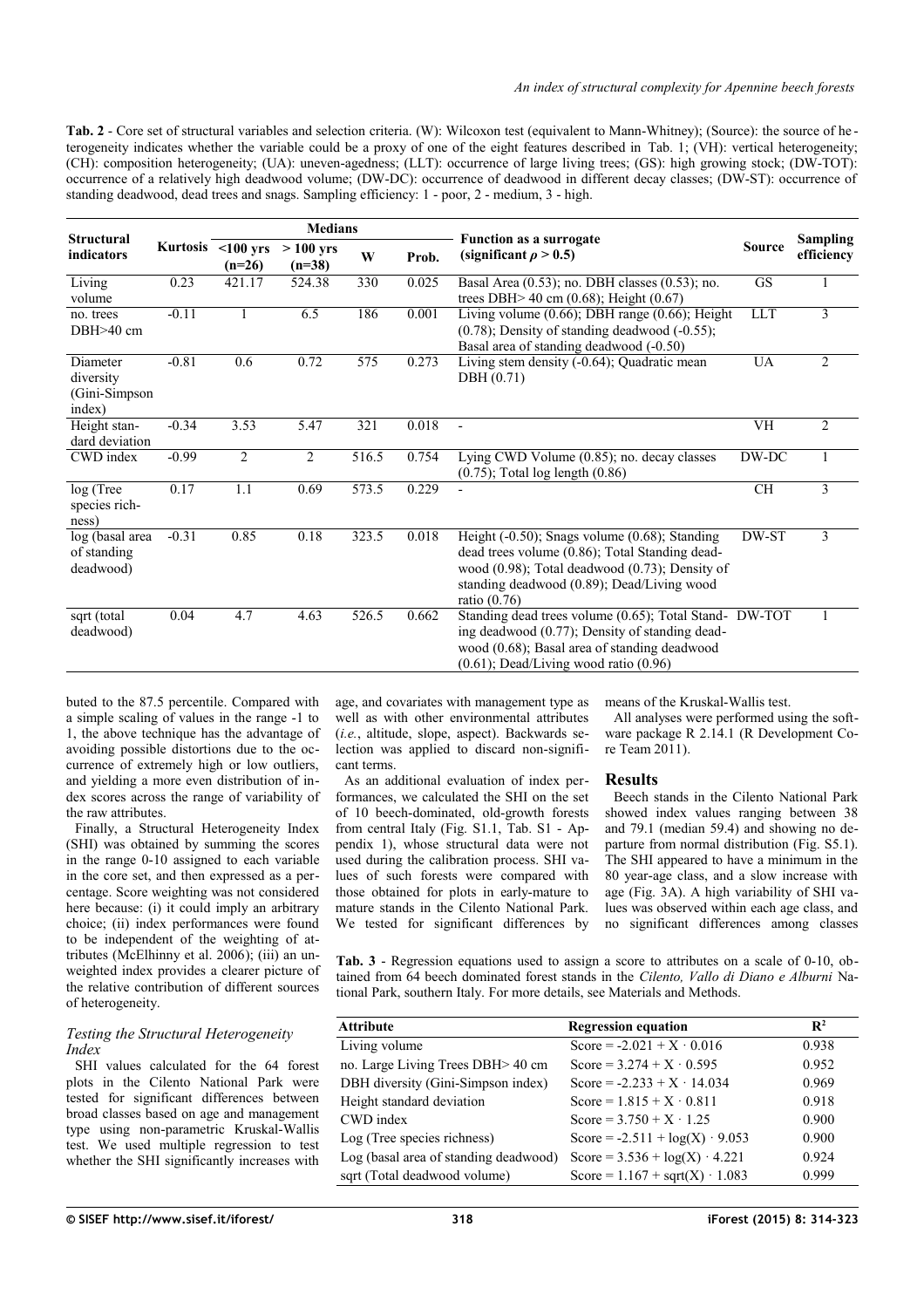

<span id="page-5-0"></span>**Fig. 3** - Boxplot of SHI across age classes (A) and structural types (B). Small numbers below the boxes represent the sample size. (HF): High forest.

<span id="page-5-2"></span>**Fig. 4** - SHI comparison between early-mature to mature, and old-growth stands. The boxplots refer to the SHI of managed beech forests in the Cilento National Park (left) with those of a set of beech forests with 5 old-growth features located throughout the Apennines (right). Small numbers below the boxes represent the sample size.



(Kruskal-Wallis H = 6.08, df = 5, p = 0.297). On the other hand, the SHI significantly differed across management types  $(H = 10.39)$ ,  $df = 3$ ,  $p = 0.015$ ). However, the only significant (p<0.05) difference using *post-hoc* mul-

tiple comparison was detected between multi-layer and double-layer high forests [\(Fig.](#page-5-0) [3B](#page-5-0)). Multiple regression showed a significant linear increase in the SHI with stand age  $(b = 0.064, t_{(61)} = 2.48, p = 0.015)$  and a negative relationship with altitude  $(b = -0.022)$ ,  $t_{(61)} = -3.31$ ,  $p = 0.002$ ). Adjusted-R<sup>2</sup> was 0.19. Based on the above analysis, neither management type, nor the interaction between management type and age, were significant predictors of the SHI.

#### *Structural heterogeneity of a set of Italian beech old-growth forests*

The SHI of the selected old-growth stands ranged between 71.7 and 99.9 (median 85.1). The SHI was significantly higher for reference old-growth stands than for the beech stands included in the main dataset (H  $= 27.7$ , df  $= 2$ , p  $< 0.001$  - [Fig. 4,](#page-5-2) [Tab. 4\)](#page-5-1).

The high SHI values observed in the oldgrowth stands stem from the high scores of index subcomponents, whose relative importance varied greatly across stands [\(Tab. 4\)](#page-5-1). According to the SHI, each of the 10 oldgrowth stands was structurally heterogeneous in a unique way; the most important sources of SHI variability among old-growth stands were living volume, tree height stan-

<span id="page-5-1"></span>**Tab. 4** - SHI values and scores for its sub-components calculated for 10 beech stands with old-growth features located throughout the Apen nines. Scores for each structural variable was obtined by the regression equations reported in [Tab. 3.](#page-4-0) SHI was calculated as the sum of variable scores, normalized on a percent basis.

| <b>Stand</b>   | Living<br>volume | No. trees<br>$DBH > 40$ cm | <b>DBH</b> diversity<br>(Gini-Simpson) | Height<br>sd | <b>CWD</b><br>index | Log<br>(tree sp.<br>richness) | Log<br>(BA stand<br>dw) | Sart<br>(total dw) | <b>SHI</b> |
|----------------|------------------|----------------------------|----------------------------------------|--------------|---------------------|-------------------------------|-------------------------|--------------------|------------|
| Abeti Soprani  | 6.9              | 10.0                       | 10.0                                   | 6.8          | 10.0                | 10.0                          | 9.4                     | 10.0               | 91.4       |
| Collemeluccio  | 6.7              | 10.0                       | 10.0                                   | 6.6          | 10.0                | 10.0                          | 4.8                     | 5.7                | 79.8       |
| Cozzo Ferriero | 10.0             | 10.0                       | 10.0                                   | 8.4          | 10.0                | 0.0                           | 7.1                     | 10.0               | 81.8       |
| Fonte Novello  | 10.0             | 10.0                       | 10.0                                   | 7.3          | 10.0                | 0.0                           | 10.0                    | 10.0               | 84.1       |
| Gargano-Pavari | 8.4              | 10.0                       | 10.0                                   | 10.0         | 10.0                | 7.4                           | 9.1                     | 10.0               | 93.7       |
| Monte Cimino   | 10.0             | 10.0                       | 9.3                                    | 10.0         | 10.0                | 10.0                          | 5.0                     | 7.3                | 89.5       |
| Monte di Mezzo | 9.0              | 10.0                       | 10.0                                   | 7.8          | 10.0                | 10.0                          | 5.4                     | 6.7                | 86.2       |
| Monte Sacro    | 5.3              | 10.0                       | 8.3                                    | 7.9          | 10.0                | 0.0                           | 5.9                     | 10.0               | 71.7       |
| Sasso Fratino  | 10.0             | 10.0                       | 10.0                                   | 10.0         | 10.0                | 10.0                          | 10.0                    | 9.9                | 99.9       |
| Val Cervara    | 3.7              | 10.0                       | 8.6                                    | 8.6          | 10.0                | 0.0                           | 10.0                    | 10.0               | 76.1       |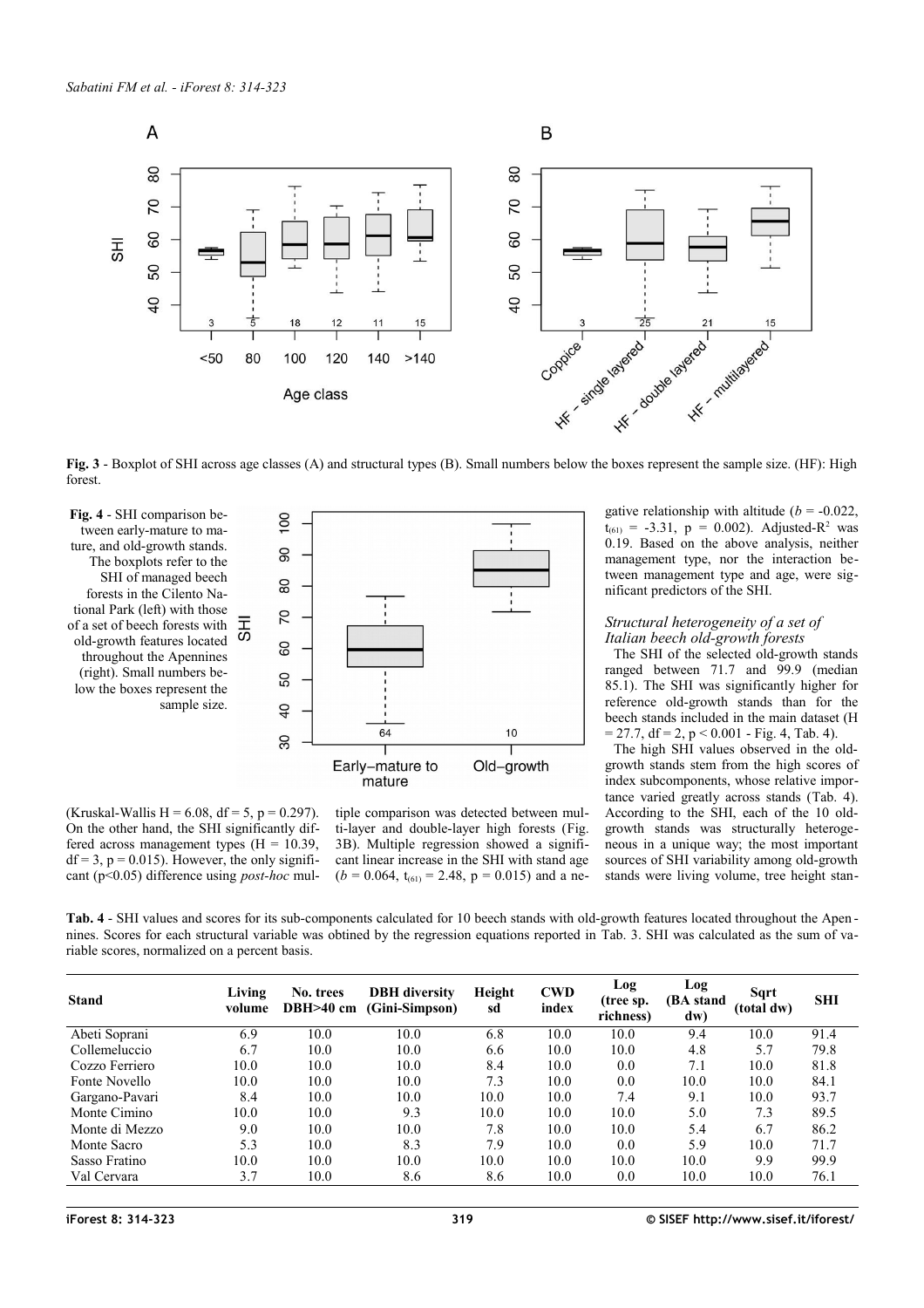dard deviation, canopy tree species richness and basal area of standing deadwood. For instance, living volume greatly varied across the 10 old-growth stands, probably as a result of differences in altitude, site fertility and time since last disturbance. Although "Val Cervara" is probably the best preserved old-growth beech stands in central Apennines, this stand only attained a very low score for living volume (3.7 out of 10), when compared with other stands located at lower altitudes and in more favorable site conditions (*e.g.*, "Fonte Novello" or "Monte Cimino"). The basal area of standing deadwood also strongly varied across stands (from 4.8 in "Collemeluccio" to 10 in "Fonte Novello", "Sasso Fratino" and "Val Cervara"). Species richness of the tree layer varied markedly and clearly distinguished between pure beech stands (e.g., "Fonte Novello", "Val Cervara") and beech stands mixed with other taxa such as *Abies alba (e.g.*, "Abeti Soprani", "Sasso Fratino"), or other broadleaved species, such as *Ilex aquifolium* and *Acer obtusatum* in "Gargano-Pavari", or *A. obtusatum* and *A. pseudoplatanus* in "Monte Cimino"

## **Discussion**

#### *Management, disturbance history, and environmental factors contribute to current forest heterogeneity*

We applied an acknowledged methodology to obtain an index of structural heterogeneity for southern Italy beech forests. Forest structural heterogeneity, as indicated by the SHI, linearly increased with stand age and was higher for multi-layer high forests than for single- and double-layer forests.

The positive relationship between the SHI and stand age closely matched our expectations, although there was a marked variability both within management types and age classes. Such variability was likely due to the wide range of site conditions, soil fertility, disturbance and forest management histories found in the study area. In particular, the SHI revealed a very high degree of variation in single- and double-layer high forests. These management types encompassed stands with highly variable amounts of growing stock (whose index sub-scores ranged between 2 and 10 for single-layered and between 1.1 and 10 for double-layered stands), height standard deviations (scores ranging between 2.6-10 and 3.3-10, respectively) and coarse woody debris volumes (1.1-10 and 1.1-9.4, respectively).

Although part of this variability can be accounted for by differences in age classes and altitude, the relationship observed between stand age and complexity should be considered only as a general trend. Since the management history of most stands is only partially known (harvest archives in most municipalities of the study area date back no longer than the 1990s), stands were only classified into broad age classes on the basis of expert opinion. More detailed stand age data, including accurate dendrochronological reconstructions of their past disturbances, would be required to quantify the actual rate at which forest complexity increases over time.

Besides stand age, most of the remaining variability is likely to be dependent on the different disturbance and harvesting histories of these stands. Forests in southern Italy are characterized by a peculiar history: in the 19th century, a forest law prescribed clearcuts with the release of 45 standards per hectare to be applied indistinctly to all the forests of the Kingdom of the two Sicilies (which included southern Italy and Sicily). However, this law was never extensively applied, and most of the forests continued to be subject to selective cuttings (Gualdi & Tartarino  $2006$ ) even well into the  $20<sup>th</sup>$  century. Although the shelterwood system began to be applied regularly to the Apennine beech forests in the 20th century, beech forests in southern Italy have been frequently managed according to models based on "local knowledge", resulting in a wide range of silvicultural and harvesting practices that have contributed to the current variability of the forest structures in the study area.

#### *Use of SHI for the classification of oldgrowth forests*

In an operational context, structural indicators may prove very useful to distinguish old-growth forests from younger developmental stages, as well as to rank forests along "old-growthness" gradients (Lindenmayer et al. 2000, Franklin et al. 2002). However, old-growth characteristics should be defined not only on the basis of a set of structures providing desirable functions, but also based on the developmental processes producing such structures. The SHI does not discriminate the process (anthropogenic *vs.* natural) that resulted in a certain amount of heterogeneity accumulating in a stand. Nevertheless, we believe this index may be useful for assessing how far a stand is from reference old-growth characteristics, but only when no further information on long-term disturbance history is available.

Recently, Chiavetta et al. (2012) have attempted to rank Italian beech forests on a scale of "old-growthness" based on the multivariate dissimilarity of studied stands from a reference virtual old-growth stand whose structural attributes were derived from the literature. In our opinion, this is an interesting approach, though suffering from the fact that literature data on old-growth structural variability is either very scarce or completely lacking for most forest types in Europe, and reference attributes had to be derived from unrelated biogeographical regions. Unlike the above approach, the SHI was only based on the structural variability observed in the study region, as suggested by McElhinny et al. (2006), and on a list of desirable features widely recognized as important sources of heterogeneity in old-growth stands. Therefore, the SHI is less likely to be subject to bias deriving from incorrect assumptions.

In this study, old-growth stands showed very high SHI values, sometimes close to the maximum as in the case of the "Sasso Fratino" stand. This result confirmed that this index effectively captures aspects of structural heterogeneity recognized as important in reference beech old-growth forests in southern Europe (Piovesan et al. 2005, Motta et al. 2011, Rugani et al. 2013, Sabatini et al. 2014). The core set of structural attributes considered here may be further expanded including other significant sources of complexity, such as gap fraction, diversity of shrubs or other vascular plants, or litter distribution variability. However, a trade-off exists between the relevance of information included in the index and its cost in terms of time or expertise required (Chirici et al. 2011, McRoberts et al. 2012). In this study, we chose to include in the SHI only those structural variables that can easily be obtained from routinely collected data in plotbased forest inventories, with no need of vegetation surveys (*e.g.*, understory diversity or abundance assessments) or analysis on a broader spatial scale (*e.g.*, to estimate forest gap fraction).

Since SHI successfully distinguished between old-growth and younger stands, the question arises whether this index could also be used to assess the "naturalness" of a forest stand. The concept of "naturalness" is related to the degree to which forest ecosystems are characterized by natural processes and/or the absence of human influences (McRoberts et al. 2012). To this regard, the SHI does not include any metrics to measure human impact. In theory, very high SHI values may be obtained also for forest stands deeply modified by silvicultural practices aimed at enhancing its structural complexity. Therefore, we recommend the application of SHI only in studies aimed at assessing the structural heterogeneity of forest stands.

#### *Potential and limitations of the SHI*

There is a great need for simple tools that can help forest managers to improve stand biodiversity (Whitman & Hagan 2007). To this purpose, the SHI may be useful to test the effectiveness of silvicultural practices aimed at restoring the complexity in secondgrowth stands, by comparing the structural heterogeneity before and after the intervention.

One of the main advantage of the SHI is that it simply consists of the sum of scores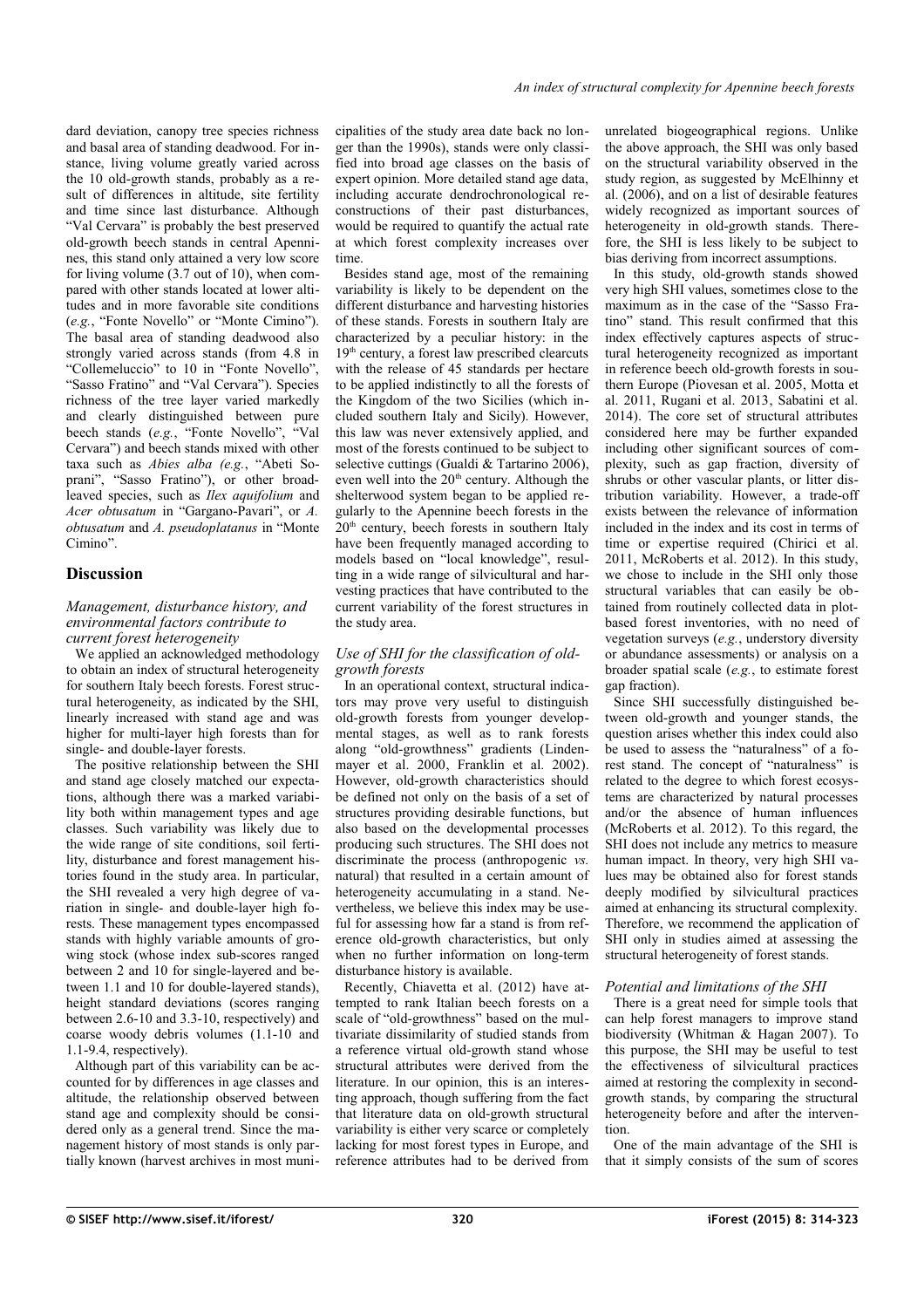for each structural attribute, obtaining a "synthetic" index of stand complexity. On the other hand, similar SHI values may mask different underlying source of heterogeneity. This was the case of the "Abeti Soprani" and "Monte Cimino" old-growth stands [\(Tab. 4\)](#page-5-1), sharing similar SHI values but strongly differing in attributes such as tree height standard deviation, basal area of standing deadwood and total deadwood volume. However, the additive structure of the SHI may help forest managers to assess the relative contribution of each attribute to overall stand heterogeneity, thereby helping to prioritize specific silvicultural interventions aimed at increasing forest structural complexity. This is particularly relevant in the context of adaptive management.

The SHI relies upon input data routinely acquired by almost all the NFIs in the world (Chirici et al. 2011). Therefore, it may be appiled to stands from a wide range of biogeographical regions (Chirici et al. 2012). So far, we tested its performance on a relatively wide set of forest stands, encompassing all the climatic, topographical and soil variability found in beech forests in the Cilento National Park. However, before its use in other contexts, we recommend a fine-tuning of the SHI on an adequately comprehensive dataset, such as that from the last Italian natio nal forest inventory (Gasparini & Tabacchi 2011).

Forest structural indicators may also be sensitive to the field methods used for their assessment, such as plot size and minimum DBH thresholds (McRoberts et al. 2012, Chirici et al. 2012). The need for harmonization procedures in the calculation of structural indexes from different field acquisitions has often been advocated (Ståhl et al. 2012). In our study, we used two different datasets that had consistently similar deadwood and living wood diameter thresholds, but a substantially different plot size (1256 m<sup>2</sup> vs. 1) ha). This may represent a potential source of bias, though we do not expect this could severely affect our results. Indeed, data collected in small plots may provide an estimation of structural parameters less accurate than those from large plots but, as long as plots are randomly located, an unbiased estimation of structural attributes on a per hectare basis is still obtained. Such difference in precision may be particularly marked when structural attributes associated with relatively rare elements are considered, such as standing dead trees, though the estimation of the SHI will still be substantially unbiased.

In conclusion, indicators based on key structural parameters are of considerable interest as practical surrogates for attributes that are normally too expensive or difficult to measure, such as biodiversity or ecosystem functioning. The common assumption that the structural, functional, and compositional attributes of a stand are inter-dependent (Franklin et al. 2002, Hatanaka et al. 2011) requires further testing. Future analyses are needed to assess the performance of the SHI outside the study area and its relationship with several important ecosystem functions, such as forest biodiversity, productivity and resilience, biogeochemical cycles or wildlife food availability.

### **Acknowledgements**

We thank the *Cilento, Vallo di Diano and Alburni* National Park for funding this research and the State Forestry Corps for their assistance during the fieldwork. We also wish to thank all the colleagues who took part in the field campaign. FMS and SB conceived the study, FMS performed the statistical analysis, FL and GC provided oldgrowth forests data. FMS, SB, FL, GC and CB interpreted the data and contributed to the drafting of the manuscript. We would also like to thank our language reviewer Lewis Baker.

#### **References**

- Barbier S, Gosselin F, Balandier P (2008). Influence of tree species on understory vegetation diversity and mechanisms involved - A critical review for temperate and boreal forests. Forest Ecology and Management 254: 1-15. - doi: [10.1016/j.foreco.2007.09.038](http://dx.doi.org/10.1016/j.foreco.2007.09.038)
- Barbier S, Chevalier R, Loussot P, Bergès L, Gosselin F (2009). Improving biodiversity indicators of sustainable forest management: tree genus abundance rather than tree genus richness and dominance for understory vegetation in French lowland oak hornbeam forests. Forest Ecology and Management 258: S176-S186. - doi: [10.1016/j.foreco.2009.09.004](http://dx.doi.org/10.1016/j.foreco.2009.09.004)
- Bartels SF, Chen HYH (2009). Is understory plant species diversity driven by resource quantity or resource heterogeneity? Ecology 91: 1931-1938. - doi: [10.1890/09-1376.1](http://dx.doi.org/10.1890/09-1376.1)
- Bianchi L, Bottacci A, Calamini G, Maltoni A, Mariotti B, Quilghini G, Salbitano F, Tani A, Zoccola A, Paci M (2011). Structure and dynamics of a beech forest in a fully protected area in the northern Apennines (Sasso Fratino, Italy). iForest 4: 136-144. - doi: [10.3832/ifor0564-004](http://dx.doi.org/10.3832/ifor0564-004)
- Blasi C, Marchetti M, Chiavetta U, Aleffi M, Audisio P, Azzella MM, Brunialti G, Capotorti G, Del Vico E, Lattanzi E, Persiani AM, Ravera S, Tilia A, Burrascano S (2010). Multi-taxon and forest structure sampling for identification of indicators and monitoring of old-growth forest. Plant Biosystems 144: 160-170. - doi: [10.1080/](http://dx.doi.org/10.1080/11263500903560538) [11263500903560538](http://dx.doi.org/10.1080/11263500903560538)
- Brunialti G, Frati L, Aleffi M, Marignani M, Rosati L, Burrascano S, Ravera S (2010). Lichens and bryophytes as indicators of old-growth features in Mediterranean forests. Plant Biosystems 144: 221-233. - doi: [10.1080/112635009035609](http://dx.doi.org/10.1080/11263500903560959) [59](http://dx.doi.org/10.1080/11263500903560959)
- Burrascano S, Lombardi F, Marchetti M (2008). Old-growth forest structure and deadwood: are

they indicators of plant species composition? A case study from central Italy. Plant Biosystems 142: 313-323. - doi: [10.1080/112635008021506](http://dx.doi.org/10.1080/11263500802150613) [13](http://dx.doi.org/10.1080/11263500802150613)

- Burrascano S, Sabatini FM, Blasi C (2011). Testing indicators of sustainable forest management on understorey composition and diversity in southern Italy through variation partitioning. Plant Ecology 212: 829-841. - doi: [10.1007/s11](http://dx.doi.org/10.1007/s11258-010-9866-y) [258-010-9866-y](http://dx.doi.org/10.1007/s11258-010-9866-y)
- Burrascano S, Keeton WS, Sabatini FM, Blasi C (2013). Commonality and variability in the structural attributes of moist temperate oldgrowth forests: a global review. Forest Ecology and Management 291: 458-479. - doi: [10.1016/j.](http://dx.doi.org/10.1016/j.foreco.2012.11.020) [foreco.2012.11.020](http://dx.doi.org/10.1016/j.foreco.2012.11.020)
- Calamini G, Maltoni A, Travaglini D, Iovino F, Nicolaci A, Menguzzato G, Corona P, Ferrari B, Di Santo D, Chirici G, Lombardi F (2011). Stand structure attributes in potential old-growth forests in the Apennines, Italy. L'Italia Forestale e Montana 66: 365-381. - doi: [10.4129/ifm.20](http://dx.doi.org/10.4129/ifm.2011.5.01) [11.5.01](http://dx.doi.org/10.4129/ifm.2011.5.01)
- Castagneri D, Garbarino M, Berretti R, Motta R (2010). Site and stand effects on coarse woody debris in montane mixed forests of Eastern Italian Alps. Forest Ecology and Management 260: 1592-1598. - doi: [10.1016/j.foreco.2010.08.008](http://dx.doi.org/10.1016/j.foreco.2010.08.008)
- Chiavetta U, Sallustio L, Garfì V, Maesano M, Marchetti M (2012). Classification of the oldgrowthness of forest inventory plots with dissimilarity metrics in Italian National Parks. European Journal of Forest Research 131: 1473-1483. - doi: [10.1007/s10342-012-0622-9](http://dx.doi.org/10.1007/s10342-012-0622-9)
- Chirici G, Winter S, McRoberts RE (2011). National forest inventories: contributions to forest biodiversity assessments. Springer, Berlin and Heidelberg, Germany, pp. 206. - doi: [10.1007/9](http://dx.doi.org/10.1007/978-94-007-0482-4) [78-94-007-0482-4](http://dx.doi.org/10.1007/978-94-007-0482-4)
- Chirici G, McRoberts RE, Winter S, Bertini R, Brändli U-B, Asensio IA, Bastrup-Birk A, Rondeux J, Barsoum N, Marchetti M (2012). National forest inventory contributions to forest biodiversity monitoring. Forest Science 58: 257- 268. - doi: [10.5849/forsci.12-003](http://dx.doi.org/10.5849/forsci.12-003)
- Corona P, Chirici G, McRoberts RE, Winter S, Barbati A (2011). Contribution of large-scale forest inventories to biodiversity assessment and monitoring. Forest Ecology and Management 262: 2061-2069. - doi: [10.1016/j.foreco.2011.08.](http://dx.doi.org/10.1016/j.foreco.2011.08.044) [044](http://dx.doi.org/10.1016/j.foreco.2011.08.044)
- Donato DC, Campbell JL, Franklin JF (2012). Multiple successional pathways and precocity in forest development: can some forests be born complex? Journal of Vegetation Science 23: 576- 584. - doi: [10.1111/j.1654-1103.2011.01362.x](http://dx.doi.org/10.1111/j.1654-1103.2011.01362.x)
- Franklin JF, Spies TA, Van Pelt R, Carey AB, Thornburgh DA, Berg DR, Lindenmayer DB, Harmon ME, Keeton WS, Shaw DC, Bible K, Chen JQ (2002). Disturbances and structural development of natural forest ecosystems with silvicultural implications, using Douglas-fir forests as an example. Forest Ecology and Management 155: 399-423. - doi: [10.1016/S0378-1127\(01\)00](http://dx.doi.org/10.1016/S0378-1127(01)00575-8) [575-8](http://dx.doi.org/10.1016/S0378-1127(01)00575-8)

Gasparini P, Tabacchi G (2011). L'Inventario Na-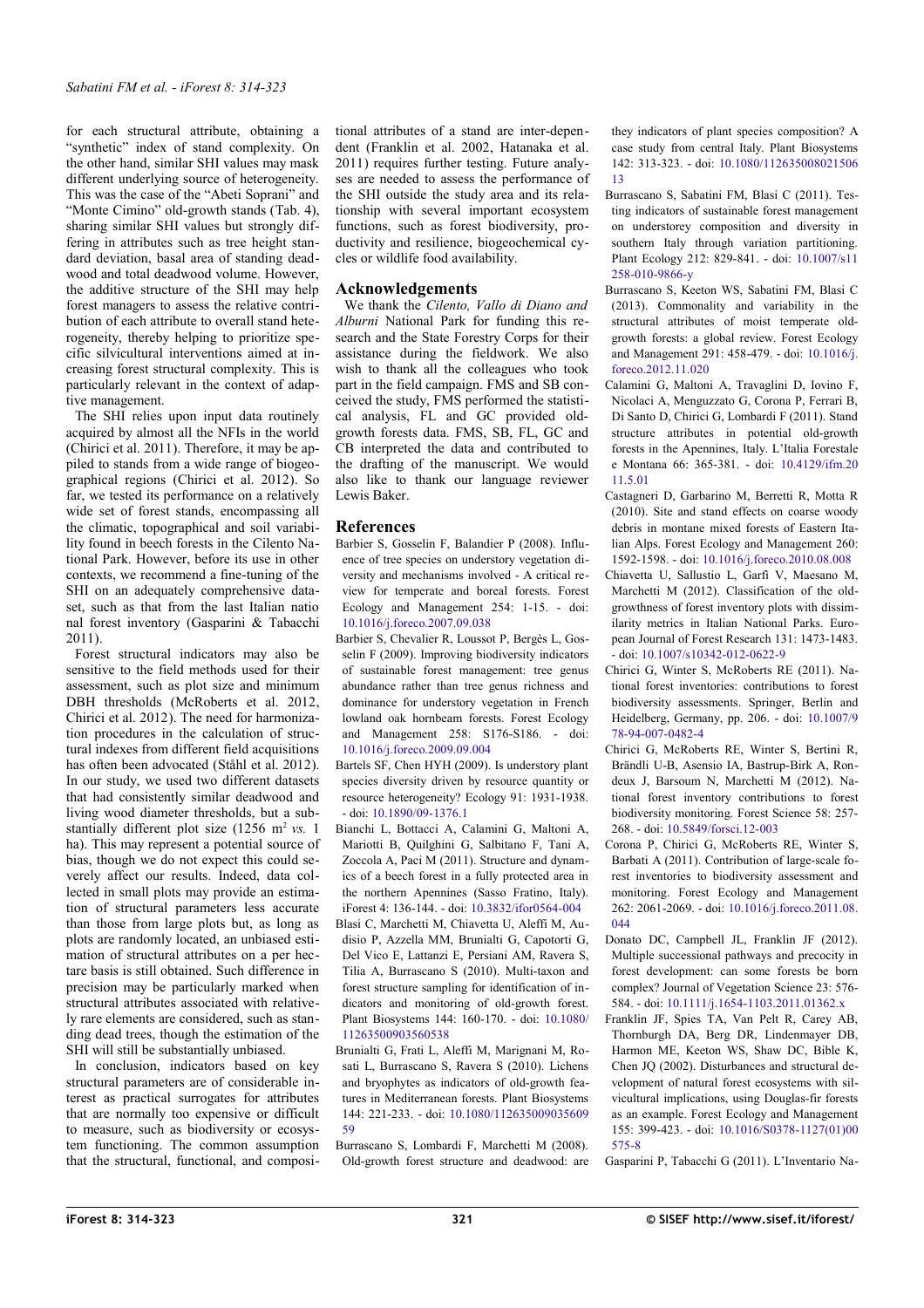zionale delle Foreste e dei serbatoi forestali di Carbonio INFC 2005 [The national inventory of forests and carbon stocks INFC 2005.]. Secondo inventario forestale nazionale italiano. Metodi e risultati. Ministero delle Politiche Agricole, Alimentari e Forestali, Corpo Forestale dello Stato, Consiglio per la Ricerca e la Sperimentazione in Agricoltura, Unità di ricerca per il Monitoraggio e la Pianificazione Forestale, Edagricole-Il Sole 24 ore, Bologna, pp. 653.

- Gualdi V, Tartarino P (2006). Altre riflessioni sulla gestione su basi assestamentali della foresta mediterranea europea [Further notes on the management and harvest planning of European Mediterranean forests]. Italia Forestale e Montana 61: 477-487. [in Italian with English abstract] doi: [10.4129/IFM.2006.6.01](http://dx.doi.org/10.4129/IFM.2006.6.01)
- Hao ZQ, Zhang J, Song B, Ye J, Li BH (2007). Vertical structure and spatial associations of dominant tree species in an old-growth temperate forest. Forest Ecology and Management 252: 1- 11. - doi: [10.1016/j.foreco.2007.06.026](http://dx.doi.org/10.1016/j.foreco.2007.06.026)
- Hatanaka N, Wright W, Loyn RH, MacNally R (2011). "Ecologically complex carbon" - linking biodiversity values, carbon storage and habitat structure in some austral temperate forests. Global Ecology and Biogeography 20: 260-271. - doi: [10.1111/j.1466-8238.2010.00591.x](http://dx.doi.org/10.1111/j.1466-8238.2010.00591.x)
- Hoover CM, Leak WB, Keel BG (2012). Benchmark carbon stocks from old-growth forests in northern New England, USA. Forest Ecology and Management 266: 108-114. - doi: [10.1016/j.](http://dx.doi.org/10.1016/j.foreco.2011.11.010) [foreco.2011.11.010](http://dx.doi.org/10.1016/j.foreco.2011.11.010)
- Houghton RA (2005). Aboveground forest biomass and the global carbon balance. Global Change Biology 11: 945-958. - doi: [10.1111/j.](http://dx.doi.org/10.1111/j.1365-2486.2005.00955.x) [1365-2486.2005.00955.x](http://dx.doi.org/10.1111/j.1365-2486.2005.00955.x)
- Hunter ML (1990). Wildlife, forests and forestry: principles of managing forests for biological diversity. Prentice Hall, Englewood Cliffs, NJ, USA, pp. 270.
- Jung K, Kaiser S, Bohm S, Nieschulze J, Kalko EKV (2012). Moving in three dimensions: effects of structural complexity on occurrence and activity of insectivorous bats in managed forest stands. Journal of Applied Ecology 49: 523-531. - doi: [10.1111/j.1365-2664.2012.02116.x](http://dx.doi.org/10.1111/j.1365-2664.2012.02116.x)
- Keeton WS (2006). Managing for late-successional/old-growth characteristics in northern hardwood-conifer forests. Forest Ecology and Management 235: 129-142. - doi: [10.1016/j.foreco.20](http://dx.doi.org/10.1016/j.foreco.2006.08.005) [06.08.005](http://dx.doi.org/10.1016/j.foreco.2006.08.005)
- Lassauce A, Paillet Y, Jactel H, Bouget C (2011). Deadwood as a surrogate for forest biodiversity: Meta-analysis of correlations between deadwood volume and species richness of saproxylic organisms. Ecological Indicators 11: 1027-1039. doi: [10.1016/j.ecolind.2011.02.004](http://dx.doi.org/10.1016/j.ecolind.2011.02.004)
- Lindenmayer DB, Margules CR, Botkin DB (2000). Indicators of biodiversity for ecologically sustainable forest management. Conservation Biology 14: 941-950. - doi: [10.1046/j.1523-173](http://dx.doi.org/10.1046/j.1523-1739.2000.98533.x) [9.2000.98533.x](http://dx.doi.org/10.1046/j.1523-1739.2000.98533.x)
- Lombardi F, Cocozza C, Lasserre B, Tognetti R, Marchetti M (2011). Dendrochronological assessment of the time since death of dead wood in

an old growth Magellan's beech forest, Navarino Island (Chile). Austral Ecology 36: 329-340. doi: [10.1111/j.1442-9993.2010.02154.x](http://dx.doi.org/10.1111/j.1442-9993.2010.02154.x)

- Lombardi F, Lasserre B, Chirici G, Tognetti R, Marchetti M (2012). Deadwood occurrence and forest structure as indicators of old-growth forest conditions in Mediterranean mountainous ecosystems. Ecoscience 19: 344-355. - doi: [10.2980/](http://dx.doi.org/10.2980/19-4-3506) [19-4-3506](http://dx.doi.org/10.2980/19-4-3506)
- Lombardi F, Chirici G, Marchetti M, Tognetti R, Lasserre B, Corona P, Barbati A, Ferrari B, Di Paolo S, Giuliarelli D, Mason F, Iovino F, Nicolaci A, Bianchi L, Maltoni A, Travaglini D (2010). Deadwood in forest stands close to oldgrowthness under Mediterranean conditions in the Italian Peninsula. Italia Forestale e Montana 65: 481-504. - doi: [10.4129/ifm.2010.5.02](http://dx.doi.org/10.4129/ifm.2010.5.02)
- McElhinny C, Gibbons P, Brack C (2006). An objective and quantitative methodology for constructing an index of stand structural complexity. Forest Ecology and Management 235: 54-71. doi: [10.1016/j.foreco.2006.07.024](http://dx.doi.org/10.1016/j.foreco.2006.07.024)
- McElhinny C, Gibbons P, Brack C, Bauhus J (2005). Forest and woodland stand structural complexity: Its definition and measurement. Forest Ecology and Management 218: 1-24. - doi: [10.1016/j.foreco.2005.08.034](http://dx.doi.org/10.1016/j.foreco.2005.08.034)
- McRoberts RE, Winter S, Chirici G, Lapoint E (2012). Assessing Forest Naturalness. Forest Science 58 (3): 294-309. - doi: [10.5849/forsci.10-](http://dx.doi.org/10.5849/forsci.10-075) [075](http://dx.doi.org/10.5849/forsci.10-075)
- Motta R, Berretti R, Castagneri D, Dukic V, Garbarino M, Govedar Z, Lingua E, Maunaga Z, Meloni F (2011). Toward a definition of the range of variability of central European mixed Fagus-Abies-Picea forests: the nearly steadystate forest of Lom (Bosnia and Herzegovina). Canadian Journal of Forest Research 41: 1871- 1884. - doi: [10.1139/x11-098](http://dx.doi.org/10.1139/x11-098)
- Neumann M, Starlinger F (2001). The significance of different indices for stand structure and diversity in forests. Forest Ecology and Management 145: 91-106. - doi: [10.1016/S0378-1127](http://dx.doi.org/10.1016/S0378-1127(00)00577-6) [\(00\)00577-6](http://dx.doi.org/10.1016/S0378-1127(00)00577-6)
- Nilsson SG, Niklasson M, Hedin J, Aronsson G, Gutowski JM, Linder P, Ljungberg H, Mikusinski G, Ranius T (2002). Densities of large living and dead trees in old-growth temperate and boreal forests. Forest Ecology and Management 161: 189-204. - doi: [10.1016/S0378-1127\(01\)](http://dx.doi.org/10.1016/S0378-1127(01)00480-7) [00480-7](http://dx.doi.org/10.1016/S0378-1127(01)00480-7)
- Norris C, Hobson P, Ibisch PL (2012). Microclimate and vegetation function as indicators of forest thermodynamic efficiency. Journal of Applied Ecology 49 (3): 562-570. - doi: [10.1111/j.](http://dx.doi.org/10.1111/j.1365-2664.2011.02084.x) [1365-2664.2011.02084.x](http://dx.doi.org/10.1111/j.1365-2664.2011.02084.x)
- Persiani AM, Audisio P, Lunghini D, Maggi O, Granito VM, Biscaccianti AB, Chiavetta U, Marchetti M (2010). Linking taxonomical and functional biodiversity of saproxylic fungi and beetles in broad-leaved forests in southern Italy with varying management histories. Plant Biosystems 144: 250-261. - doi: [10.1080/11263](http://dx.doi.org/10.1080/11263500903561114) [500903561114](http://dx.doi.org/10.1080/11263500903561114)
- Piovesan G, Di Filippo A, Alessandrini A, Biondi F, Schirone B (2005). Structure, dynamics and

dendroecology of an old-growth *Fagus* forest in the Apennines. Journal of Vegetation Science 16 (1): 13-28. - doi: [10.1111/j.1654-1103.2005.tb](http://dx.doi.org/10.1111/j.1654-1103.2005.tb02334.x) [02334.x](http://dx.doi.org/10.1111/j.1654-1103.2005.tb02334.x)

- R Development Core Team (2011). R: a language and environment for statistical computing. R Foundation for Statistical Computing, Vienna, Austria. [online] URL:<http://www.r-project.org/>
- Rugani T, Diaci J, Hladnik D (2013). Gap dynamics and structure of two old-growth beech forest remnants in Slovenia. PLoS ONE 8: e52641. - doi: [10.1371/journal.pone.0052641](http://dx.doi.org/10.1371/journal.pone.0052641)
- Sabatini FM, Burrascano S, Blasi C (2010). Niche heterogeneity and old-growth conservation value. Italia Forestale e Montana 65: 621-636. - doi: [10.4129/IFM.2010.5.10](http://dx.doi.org/10.4129/IFM.2010.5.10)
- Sabatini FM, Burrascano S, Tuomisto H, Blasi C (2014). Ground layer plant species turnover and beta diversity in southern-european old-growth forests. PLoS One 9 (4): e95244. - doi: [10.1371/journal.pone.0095244](http://dx.doi.org/10.1371/journal.pone.0095244)
- Schall P, Ammer C (2013). How to quantify forest management intensity in Central European forests. European Journal of Forest Research 132: 379-396. - doi: [10.1007/s10342-013-0681-6](http://dx.doi.org/10.1007/s10342-013-0681-6)
- Ståhl G, Cienciala E, Chirici G, Lanz A, Vidal C, Winter S, McRoberts RE, Rondeux J, Schadauer K, Tomppo E (2012). Bridging national and reference definitions for harmonizing forest statistics. Forest Science 58: 214-223. - doi: [10.58](http://dx.doi.org/10.5849/forsci.10-067) [49/forsci.10-067](http://dx.doi.org/10.5849/forsci.10-067)
- Staudhammer CL, LeMay VM (2001). Introduction and evaluation of possible indices of stand structural diversity. Canadian Journal of Forest Research 31: 1105-1115. - doi: [10.1139/x01-033](http://dx.doi.org/10.1139/x01-033) Taboada A, Tarrega R, Calvo L, Marcos E, Mar-
- cos JA, Salgado JM (2010). Plant and carabid beetle species diversity in relation to forest type and structural heterogeneity. European Journal of Forest Research 129: 31-45. - doi: [10.1007/](http://dx.doi.org/10.1007/s10342-008-0245-3) [s10342-008-0245-3](http://dx.doi.org/10.1007/s10342-008-0245-3)
- Travaglini D, Paffetti D, Bianchi L, Bottacci A, Bottalico F, Giovannini G, Maltoni A, Nocentini S, Vettori C, Calamini G (2012). Characterization, structure and genetic dating of an oldgrowth beech-fir forest in the northern Apennines (Italy). Plant Biosystems 146: 175-188. doi: [10.1080/11263504.2011.650731](http://dx.doi.org/10.1080/11263504.2011.650731)
- Whitman AA, Hagan JM (2007). An index to identify late-successional forest in temperate and boreal zones. Forest Ecology and Management 246: 144-154. - doi: [10.1016/j.foreco.2007.03.](http://dx.doi.org/10.1016/j.foreco.2007.03.004) [004](http://dx.doi.org/10.1016/j.foreco.2007.03.004)
- Winter S, Moller GC (2008). Microhabitats in lowland beech forests as monitoring tool for nature conservation. Forest Ecology and Management 255: 1251-1261. - doi: [10.1016/j.foreco.20](http://dx.doi.org/10.1016/j.foreco.2007.10.029) [07.10.029](http://dx.doi.org/10.1016/j.foreco.2007.10.029)
- Zenner EK, Hibbs DE (2000). A new method for modeling the heterogeneity of forest structure. Forest Ecology and Management 129: 75-87. doi: [10.1016/S0378-1127\(99\)00140-1](http://dx.doi.org/10.1016/S0378-1127(99)00140-1)
- Zotti M, Persiani AM, Ambrosio E, Vizzini A, Venturella G, Donnini D, Angelini P, Di Piazza S, Pavarino M, Lunghini D, Venanzoni R, Polemis E, Granito VM, Maggi O, Gargano ML, Zer-